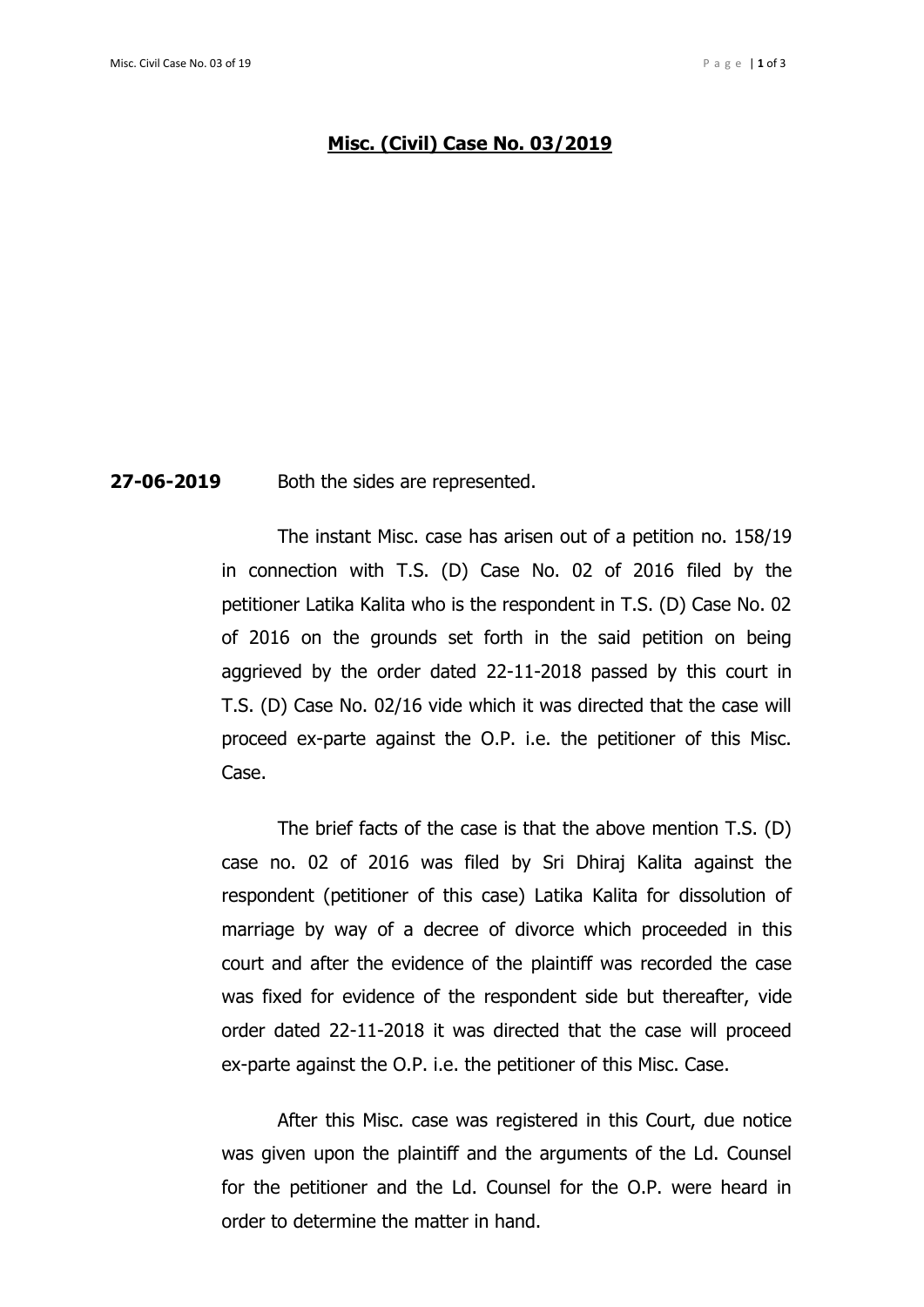I have carefully gone through the case record as well as the order dated 22-11-2018 and it is found that the first date for evidence of the respondent side was fixed on 28-08-2017 and on this date the respondent prayed for an adjournment and again on 20-10-17 the respondent side prayed for an adjournment and thereafter, on 20-11-17, 21-12-17, 02-02-18, 21-03-18, 02-05-18, 19-06-18, 21-07-18, 29-08-18 and 04-10-18 the respondent side again filed petitions for adjournment which were allowed and subsequently on 22-11-2018 the respondent side was absent without any steps for which it was directed that the case will proceed exparte and thereafter, the case proceeded and the arguments were heard and the case was fixed for judgment and in the meantime the respondent Latika Kalita filed a petition under Order 9 Rule 7 of the C.P.C. with a prayer to vacate the ex-parte order and hear the respondent/ petitioner.

In the course of hearing the Ld. Counsel for the petitioner (respondent) submitted, by quoting from the decision reported in [2018 STPL 5758] [AIR 2018 GAUHATI 57], that adjournment is to be granted by the court on the basis of the facts and circumstances of each and every case as well as sufficiency of the reasons cited and not depending on the number of times of adjournment already granted and he also quoted from a decision reported in **AIR 2007 SUPREME COURT 1889** and submitted that a party could not be made to suffer when he was not at fault and as such the petitioner respondent may be heard in the connected case.

On the other hand, the Ld. counsel for the O.P. namely Dhiraj Kalita, who was the petitioner in the T.S.(D) Case no. 02 of 2016, submitted that the petition filed by the respondent is not maintainable and barred by limitation and he further submitted that when the hearing of the suit is complete and the court had adjourned the case for pronouncing the judgment, an application under order 9 rule 7 of the CPC would not be maintainable by